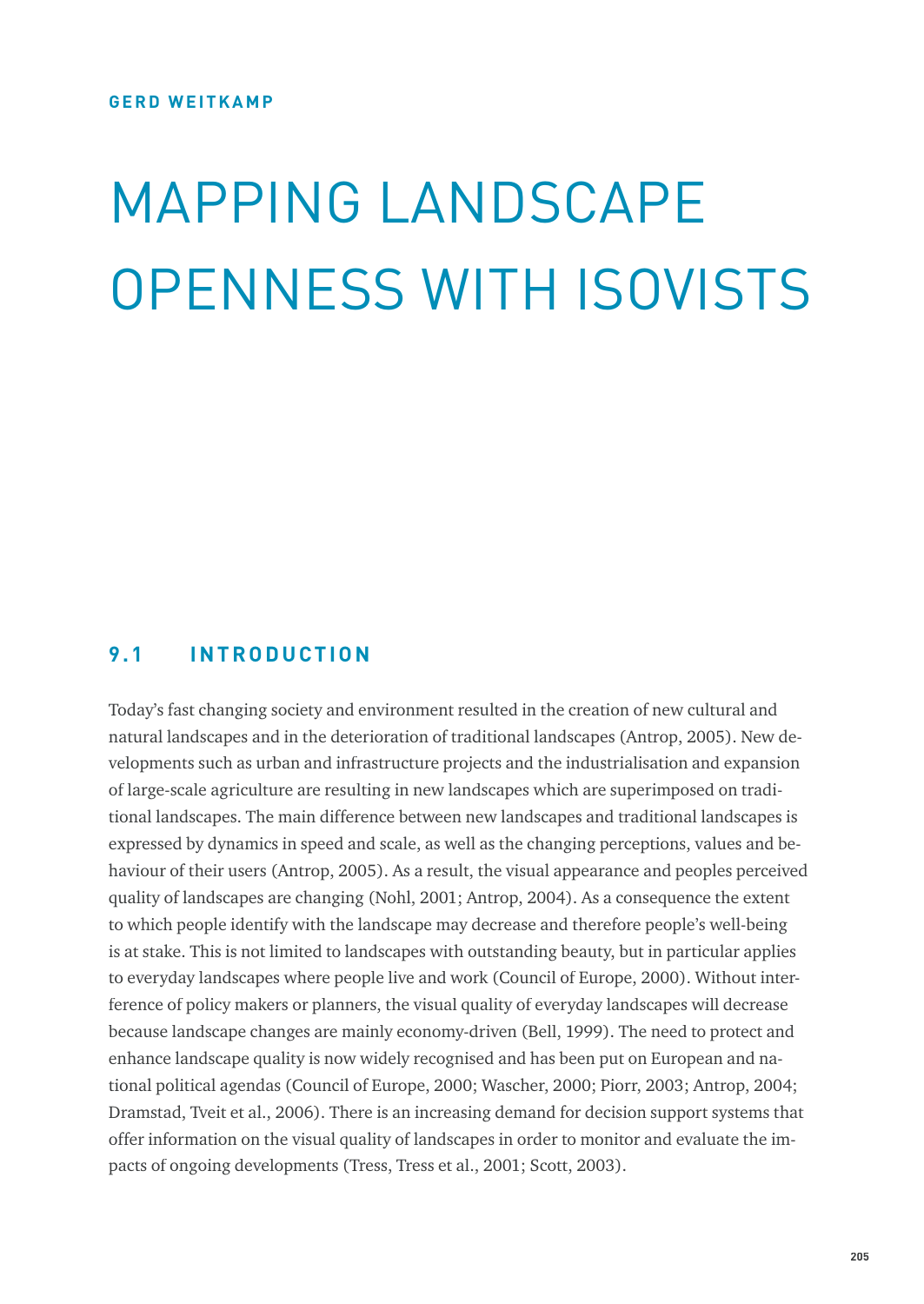Although a significant amount of scientific research has been done on visual landscape issues, policy makers are still calling for information that is more useful and relevant to policy-making processes and that can make these processes more effective (McNie, 2007). As McNie (2007) has indicated, there is often a mismatch between the information that is produced by scientists and the information that is required by policy makers. In particular, policy makers may need information that is not available or not useful, or they may not be aware of existing information that is of use to them.

So what do policy makers require from decision support models for monitoring and evaluating visual landscape quality? Two recent developments are of particular interest. The first is that policy makers have come to realise the need to include the perception of people in the decision-making process. This aspect of visual landscape assessment is included in the definition of landscape in the European Landscape Convention: "Landscape means an area, as perceived by people, whose character is the result of the action and interaction of natural and/or human factors" (Council of Europe, 2000). This definition implies that people's perception of the landscape should be included in policy making. The second is the increasing dependency of environmental policy making on a third wave of Geographic Information Systems (GIS) (Roche and Caron, 2009), which can combine and analyse many datasets in a transparent way. These developments have created a demand for a new generation of decision support tools that are both realistic and technologically advanced.

In recent decades, significant advances in computers and increasing access to high-resolution geodata have led to an increasing deployment of GIS in assessing visual landscape variables, using reproducible methods, over wide areas. Some of the first examples of mapping visual qualities using GIS are presented by Steinitz (1990) and Bishop and Hulse (1994). Mapping the environment based on people's perception poses interesting challenges for geographical information science because it requires expertise in both GIS analyzing techniques and the psychology of how people experience landscapes (Brabyn, 2008). The ability of GIS to represent individual views of landscape introduces the opportunity to explore subjective and personal views within a spatial environment, potentially coupling the quantitative processing capabilities of GIS with a wide range of social and psychological methods (Aspinall, 2005). Geographic information systems (GIS) provide a way of representing large amounts of data on landscape in a comprehensible format. As such, GIS enables the assessment and analysis of landscape quality in a scientifically sound, and practically useful manner (O'Shea, 2006). In particular, GIS provides the possibility of making the decision-making process more transparent, standardised, and replicable (O'Looney, 2000). In order to be useful for decision makers, GIS tools need to be flexible, easy to use, and adaptable (Geertman, 2002). Because of the tremendous growth in accessible and affordable geo-data, the role of GIS has increased within the decision-making process.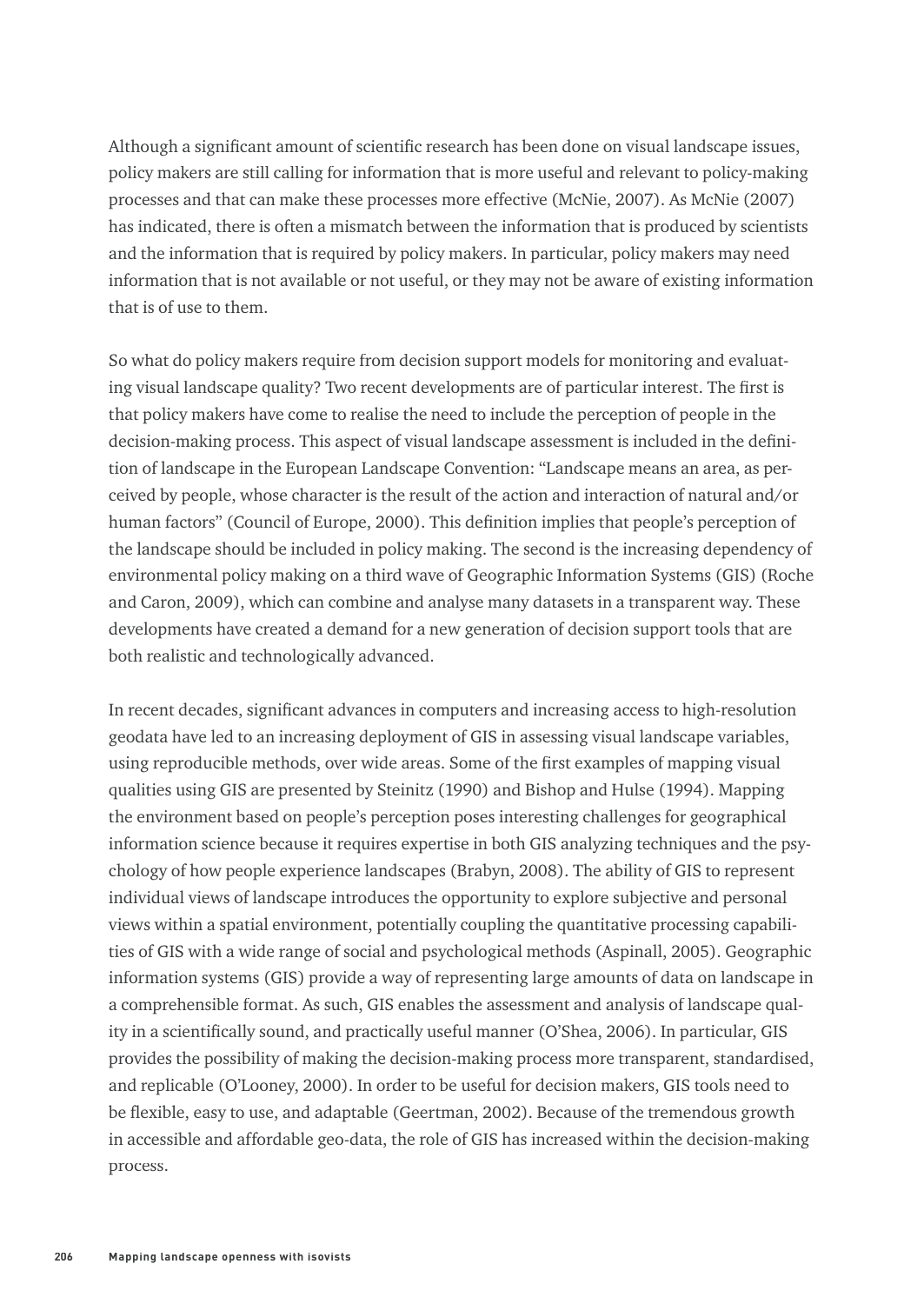The present research is aimed at developing a procedure to describe the visual landscape, which takes advantage of improvements in measurement techniques, developments in GIS and availability of high-resolution topographic data. The procedure is developed for policy making and spatial planning purposes, and provides information about one specific aspect of the visual landscape, *landscape openness*. In the remainder of the chapter, first the concept of landscape openness is explained, then a method to model landscape openness is proposed. Subsequently, a procedure to use this model for policy making purposes is demonstrated. Finally the results of an evaluation of the procedure with policy makers are discussed.

# **9.2 LANDSCAPE OPENNESS**

Openness is an aspect of the visual landscape that is strongly emphasised in theories relating to perceived visual quality and landscape preference (Herzog, 1987; Coeterier, 1996; Tveit, Ode et al., 2006). The quality of openness depends on biological, as well as cultural and personal factors. Theories emphasising the biological aspect are evolutionary theories such as the prospectrefuge theory (Appleton, 1975), in which prospect is the degree to which the environment provides an overview, which is directly related to landscape openness. According to this theory, people display a preference for certain configurations that combine enclosure and openness. Due to their evolution in the savannah, humans tend to prefer environments that offer various options for cover while at the same time allowing an overview of large spaces. Thus, a balance between open and enclosed landscapes appears to be preferred to either confined or exposed spaces (Strumse, 1994; Buijs, Jacobs et al., 1999; Hagerhall, 2001). Another evolutionarybased theory is the preference model developed by Kaplan et al. (1989). The model assumes people will be attracted to the landscape if human abilities to process information are stimulated. The model consists of four components: coherence, complexity, legibility, and mystery. Openness is a key aspect of the components (Herzog and Kropscott, 2004) and was found to be a predictor of landscape preferences. Kaplan et al. (1989) compared four domains of predictors of landscape preferences. They found that openness, which was rated by respondents based on photographs, was one of the most powerful predictors. Notably, in the study by Kaplan et al. (1989) openness was found to be negatively related to landscape preference, whereas other studies have revealed positive relations between openness and landscape preference (e.g. Rogge, Nevens et al., 2007) The quality of openness not only depends on biological factors, but also on other factors such as shared cultural values and personal learning experiences, which guide and filter people's perceptions (Gifford, 1987; Bourassa, 1990).

The preferred degree of openness may differ across various dimensions. For example, from a general user perspective, half-open landscapes tend to be most preferred because these provide opportunities for understanding as well as exploration (Appleton, 1975). From a cultural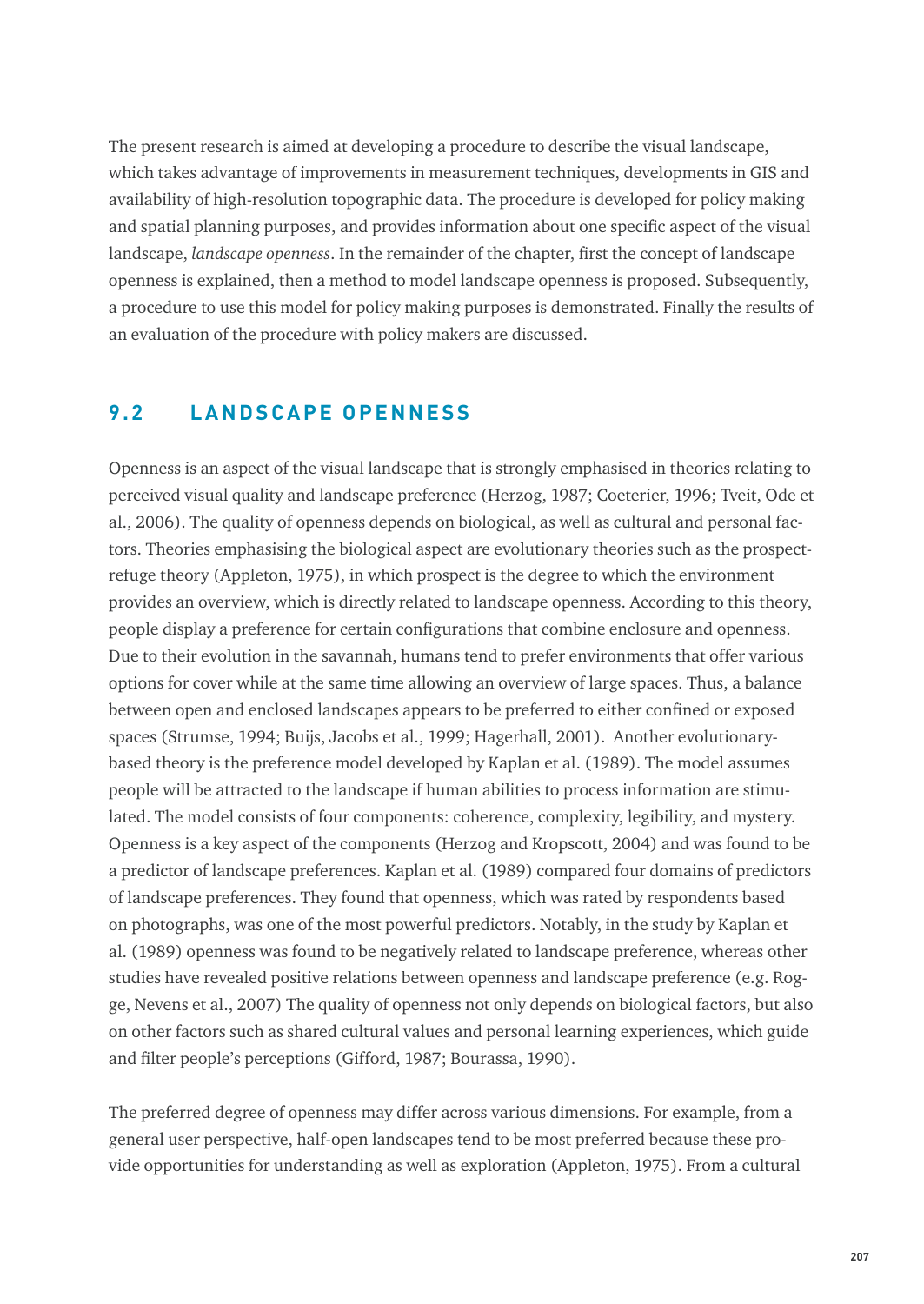perspective, however, extreme degrees of openness or enclosure can be highly valued because these are markers of cultural values such as uniqueness and historical importance. Policy makers often take cultural values as a starting point for planning and decision making. They take a point of reference in the past to determine the current cultural value of landscapes. In The Netherlands for instance, 1900 has often been taken as reference year because it pre-dates the large-scale landscape developments of the twentieth century, such as urban sprawl, heath land reclamation, and land consolidation (Koomen, Maas et al., 2007). Based on such a reference year, a high degree of openness is preferred for one landscape type and a low degree of openness for another. An example of varying preference is the landscape of the Netherlands, where one of the core qualities is a certain degree of openness.

# **9.3 MODELLING LANDSCAPE OPENNESS**

By making use of advances in GIS and high-resolution geodata, physical objects can be modelled in detail. Models of openness have been developed based on physical objects, but here a perception-based approach is presented. The meaning of 'perception-based' in this chapter is that in contrast to a model constructed with objects alone, a subject or perceiver is added, on which the output of the model for openness is based. More precisely, the model is based on visual perception. To model landscape openness, the visual landscape – in particular the visual space – is simulated with the visible space. One way to model openness, which links perceptual factors with spatial information, is provided by the concept of the isovist, which has had a long history in architecture and geography, as well as mathematics. Tandy (1967) is generally acknowledged to be the originator of the term *isovist*. An isovist is the space visible from a given viewpoint with respect to an environment. Benedikt (1979) has further developed the concept of isovists and introduced a set of analytical measurements of isovist properties. The appeal of the concept of an isovist is that it provides an intuitively attractive way of thinking about a spatial environment, because it describes the space 'from inside', from the point of view of individuals, as they perceive, interact with, and move through the space (Turner, Doxa et al., 2001). A similar concept has been developed in the field of landscape architecture and planning, using the term *viewshed*. Although there are various methods to calculate both the isovist and viewshed, a typical difference between the two concepts is that the isovist represents the space that can be 'overviewed', while the viewshed represents (parts of) objects that are visible. Other differences, such as taking into account the vertical viewing angle and terrain height, which are typically only included in the viewshed, are no limitations for isovists per se. The possibilities of isovists and viewsheds have been investigated by many scientific studies for various purposes (Fisher, 1991, 1996; Batty, 2001; Llobera, 2003; Franz and Wiener, 2005; Stamps, 2005).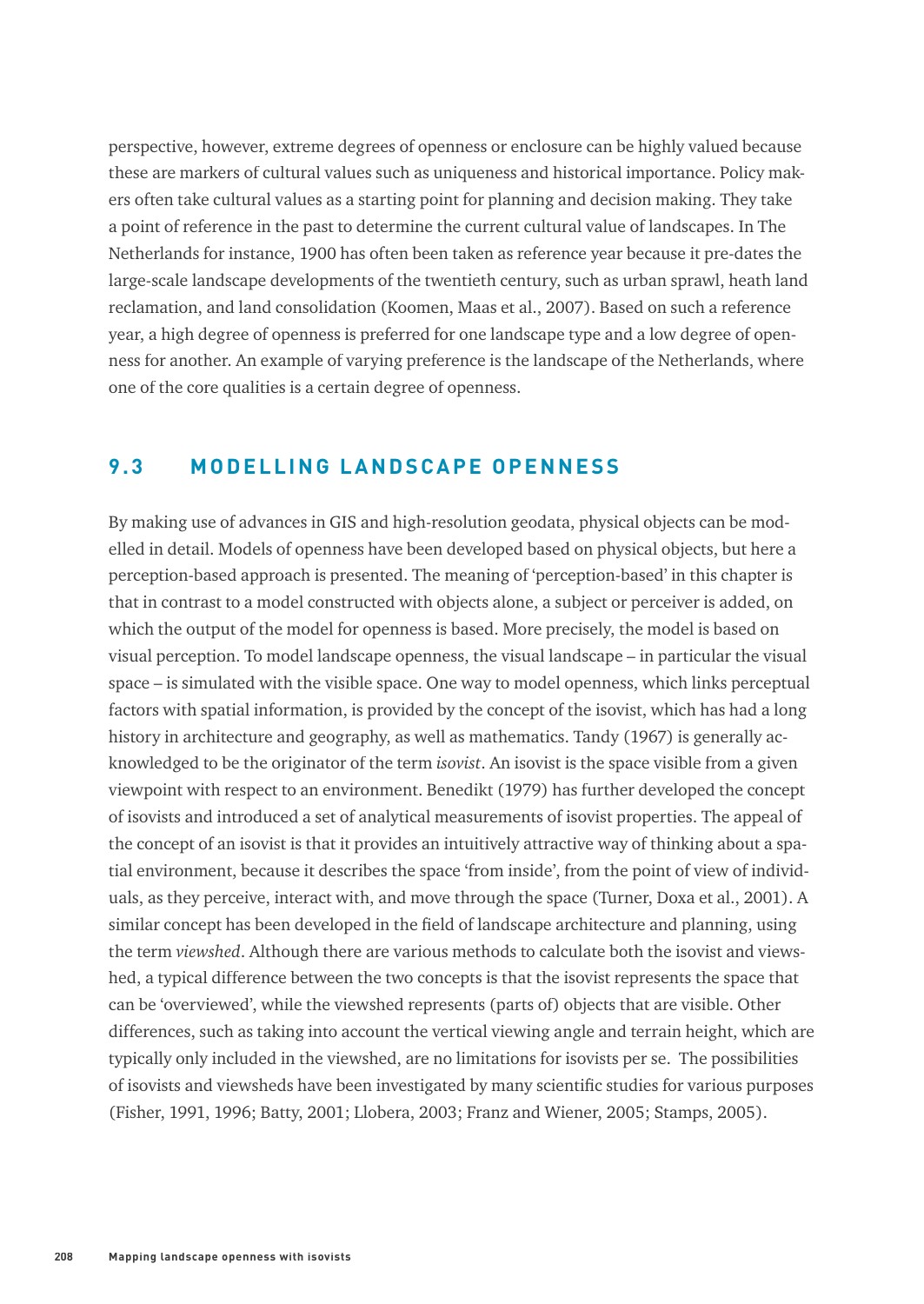

**A - Terrain** The height of the terrain is the first input which shapes space.





**B - Landscape elements** Vertical landscape elements such as trees and houses are the second input layer which creates space; they are draped upon terrain layer.





**C - Possible visible space** The possibly visible space is based on previous layers and characteristics of an observer, like location and height.





**D - Probably visible space** Information about the context of observing is used to calculate the probable visible space, like the view in a specific direction.



**Figure 1**

**Aspects of landscape and space: terrain (A); landscape elements (B); possibly visible space (C); probably visible space (D)**

In this research ArcGIS and Isovist Analyst are used to measure the visible space by calculating isovists (Rana, 2002). The software calculates isovist polygons from two input datasets: a point layer, which represents locations of observer points, and an obstacles layer, which represents the physical environment (figure 1A and B). Visual limitations are simulated by parameter values, which limit the size of the isovists. Figure 1C shows the possible visible space from one viewpoint, based on the terrain height, the landscape elements and the observer height. Besides the location and the eye level of the observer, other characteristics like the angle of view also determine the visible space. This probable visible space (figure 1D) is related to the context and viewing characteristics of people during various activities. The limitations on the field of view may be different for each activity. The isovist polygons for each observer point are constructed by first calculating a number of radials, which are straight lines from the observer point to the first obstacle and therefore represents lines of sight. The radials are calculated every n degrees. A disadvantage of this calculation method is that only the horizontal viewing angle is taken into account, and therefore does not detect a difference between for example a house of 7 metres high and a tower of 50 metres, while this difference is expected to affect the degree of openness. A solution for this limitation would be the calculation of three dimensional isovists, such as proposed by Culagovski (2007).

#### **9.3.1 Validation**

The isovist and related concepts are applied in many situations, for example for landscape planning and policy making (Weitkamp, Bregt et al., 2007). In general, there is a lack of actual validations of such numerical and spatially explicit information to assess openness. Although the use of the isovist to estimate perceived openness is an intuitively attractive representation, the many assumptions and simplifications when modelling the perceived landscape openness require a validation.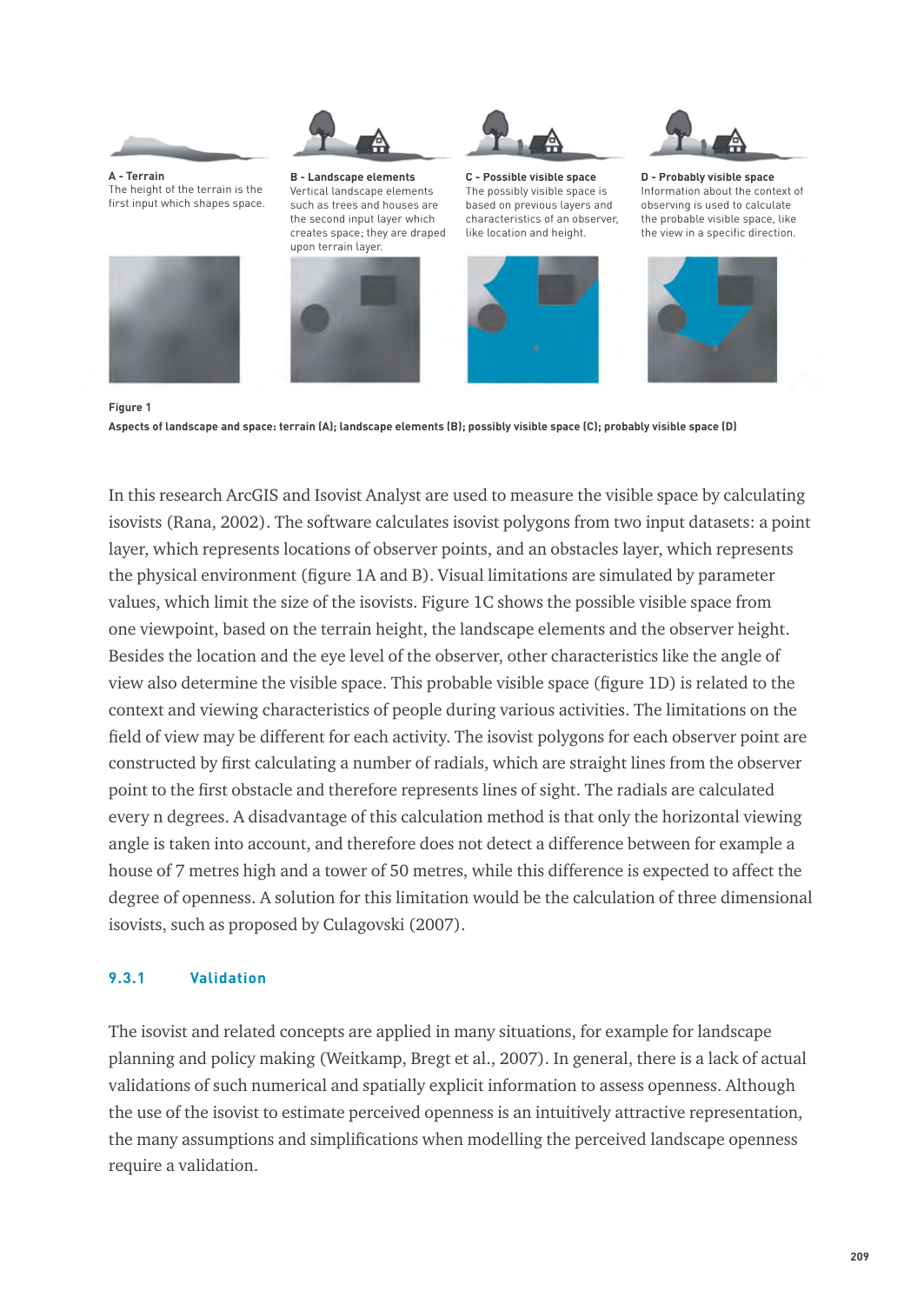Three isovist variables were selected to compare with perceived openness, based on the literature (Van der Ham and Iding, 1971; De Veer and Burrough, 1978; Stamps, 2005; Tveit, 2009) and based on the ease of detecting their equivalents in the field. The first is the minimum line of sight. The second is the maximum line of sight which emphasises the importance of distance for the perception of openness. The third is the average line of sight, which is strongly related to the size of the field of view. In short, these three isovist variables and their perceived equivalents in the real world can be summed up as: minimum radial and shortest line of sight; maximum radial and longest line of sight; and average radial and average line of sight.

A field experiment was carried out to test the correspondence between the three isovist variables and perceived openness in the field. Thirty-two Dutch students were asked to rate the openness of the landscape for thirteen field locations, which cover the full range of openness in the Netherlands. A questionnaire was created in which the participants were asked to rate the openness of the landscape on a scale from 1 (low) to 10 (high). They were also asked to estimate the average line of sight, maximum line of sight, and minimum line of sight (in metres).

One way to examine how the isovist variables are related to perceived landscape openness is to calculate how much of the variation of openness can be explained by a combination of the variables. With openness as the dependent variable and the average radial, maximum radial, and minimum radial as predictors, multiple regression analysis was performed. This resulted in two models. The first, with the average radial as the predictor, with an  $R<sup>2</sup>$  of 0.84. The second with the average radial and the maximum radial as predictors, with an  $R^2$  of 0.91. In general, the minimum radial did not contribute much to the model (the average radial was dominant), but for individual locations, the perception of openness could change with a landscape element close to the observer while retaining similar values for maximum radial and average radial.

The relationship between perceived space and measured space is most often described by a power function (Wagner, 1985, 2006). The maximum radial and the average radial showed very high correlations with perceived openness, whereas the correlation of the minimum radial was lower. When values of the isovist variables reached above a certain value, further increase did not affect the openness rating. For example, if the maximum radial was higher than 3500 metres or the average radial was higher than 1000 metres, the perceived openness remained fairly constant (on a scale from 1 to 10, between 9.2 and 9.8). Again, the minimum radial did not contribute much to the model, but for individual locations, the perception of openness could change with a landscape element close to the observer but with similar values for maximum radial and average radial.

The most important difference between measured and perceived distances is that the measured distance only yields one result, whereas perception of distance varies within a group of people.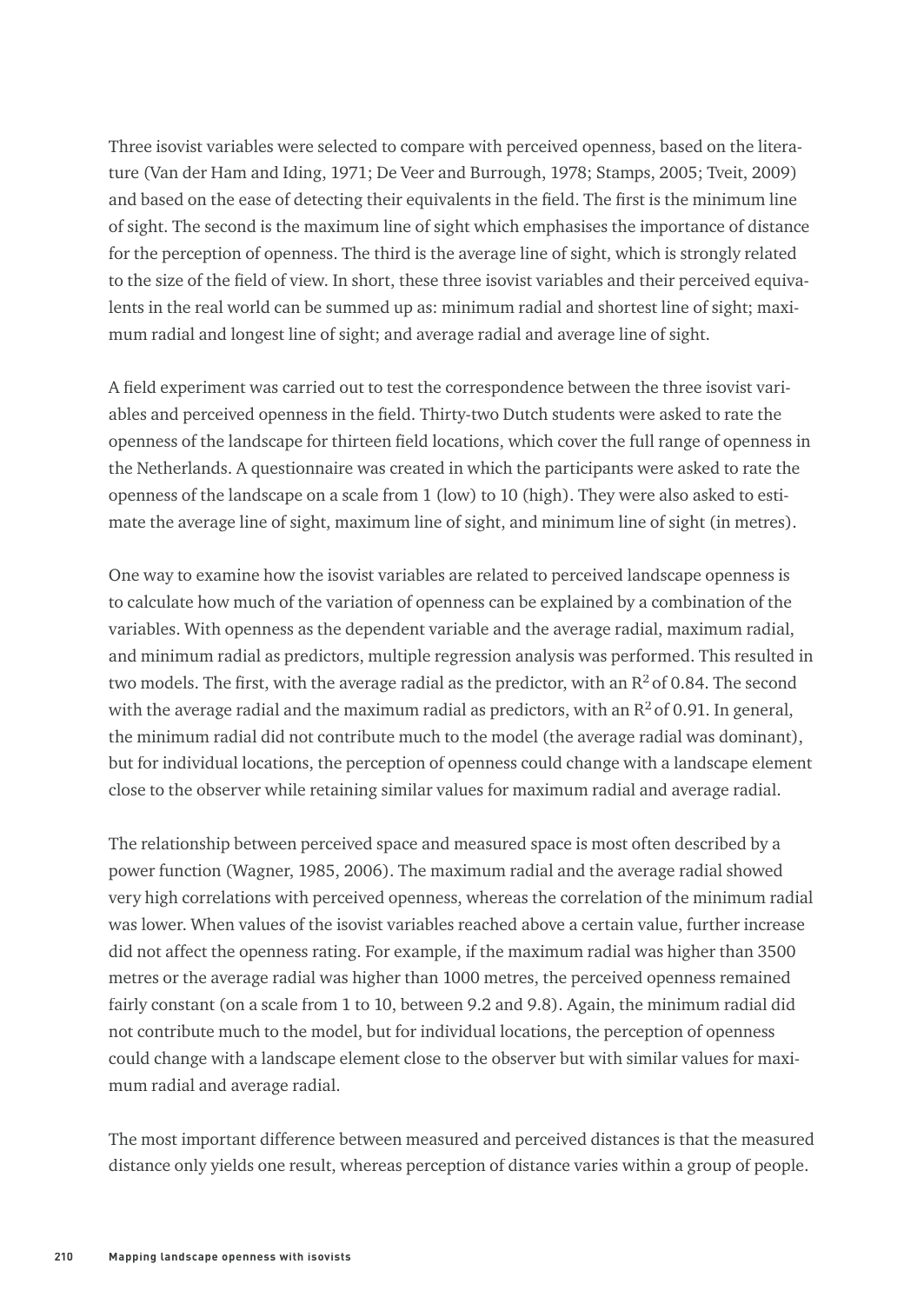Because openness ratings are actually made by individuals, the reliability of individual ratings is an important aspect of the data analysis (Palmer and Hoffman, 2001). To obtain more information about the variation within the group of participants, the Intraclass Correlation coefficient is calculated. This measured the extent to which participants agreed when rating the openness of the 13 locations. The average of the scores of the 32 participants were highly reliable (the Average Measure Intraclass Correlation value was 0.99), suggesting that despite the participants' individual differences, the scoring process was successful in identifying different levels of openness. The Single Measure Intraclass Correlation is the reliability one would get if using just one participant. In this case, this value was 0.76. Landscape openness is a descriptive characteristic that can be rated in a fairly objective way and therefore there is high consistency between those rating.

The range of openness ratings of the 32 participants is illustrated with a box plot in figure 2. The locations with average openness values (between 4 and 7) tended to show more variation than very high or very low rated openness. The three locations with the highest average openness ratings (11, 12, and 13) showed the lowest variation. Location 12 had a very uniform

#### **Figure 2**

Box plots of rating of field openness by 32 participants for 13 locations. An increasing location number (x-axis) corresponds with and **increasing isovist value**

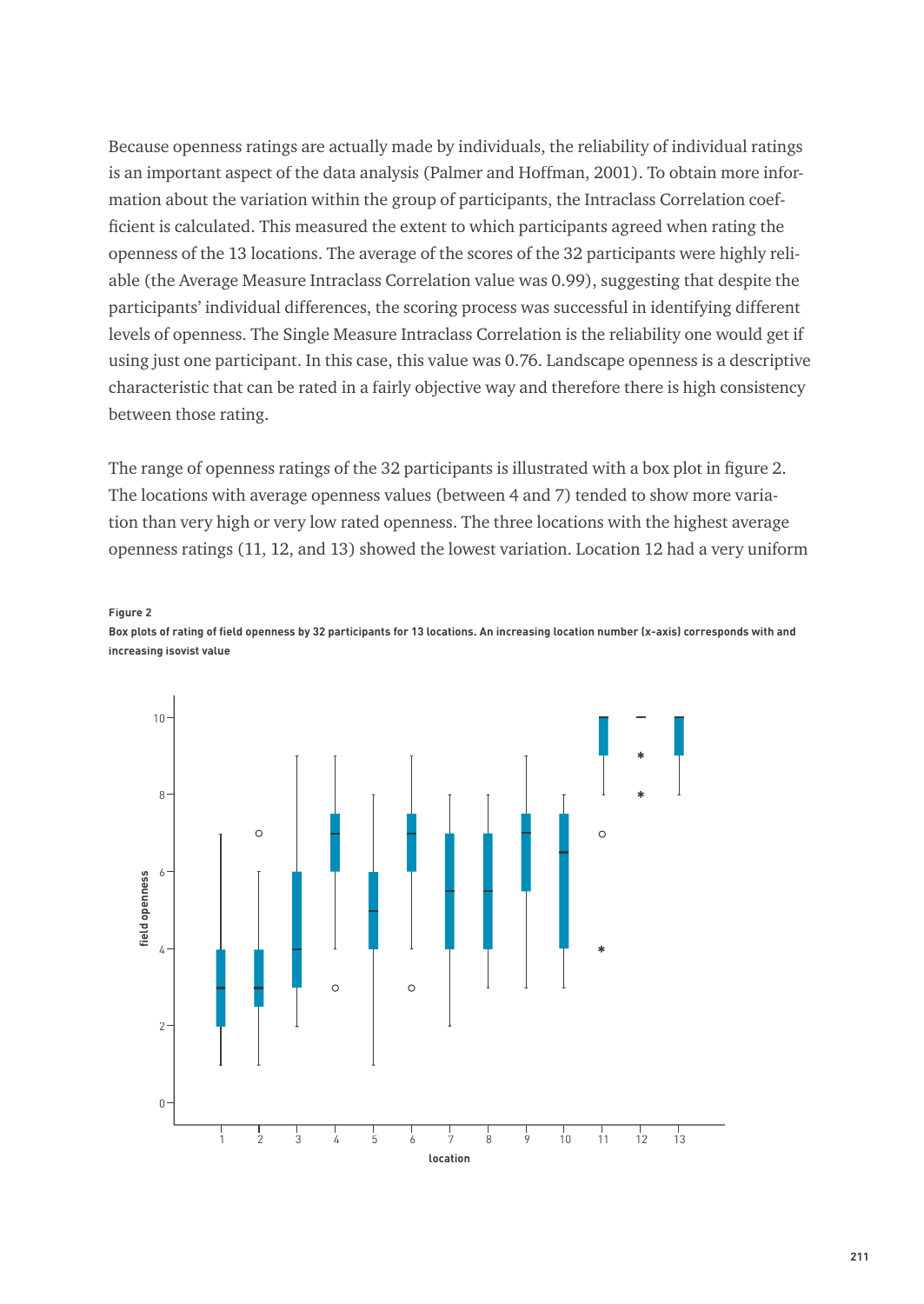rating except for two outliers. The locations were predicted to have an increasing value of openness based on the isovist calculations. However, locations 4 and 6 had higher values than location 5, and locations 7 to10.

In summary, most of the variation in perceived field openness is explained by the average radial and the maximum radial of the isovist. There are however individual rating differences, but in particular, on group level, there are high correlations between isovist values and perceived openness ratings. When taking into account that differences between landscapes were relatively small (all Dutch landscapes), for European landscapes it will be easier to detect differences, and therefore even better correlations are expected. In short, the isovist appears to be a good indicator of perceived landscape openness.

# **9.4 PROCEDURE**

With the use of isovist measurements, a step-by-step procedure was developed for policy makers to simulate landscape openness based on perception and expert knowledge. The design of the procedure is based on a literature study about landscape perception, and conversations with landscape researchers, policy makers and planners.

## **9.4.1 Create the observer layer**

The first step is to create an observer layer. The observer layer represents the locations from which people may perceive the landscape. Since the majority of people perceive the landscape from a road, a road network should be selected. In order to decide where on the road the viewpoints are located, a mode of perception has to be defined. This can be either a static or dynamic mode of perception (Weitkamp, Bregt et al., 2007). The mode of perception reflects what people can see related to a certain activity. Accordingly it includes information about the observer as a subject, rather than as a physical object. Three main sampling strategies are distinguished to locate the viewpoints: individual point sampling, sequence points sampling and network point sampling. The first sampling strategy reflects perception of openness from individual locations, for example from a lookout (figure 3, step  $1B$ ). This is a static mode of perception. These individual points can be predefined by policy makers and planners or randomly selected on the road network. The second sampling method reflects perception from a sequence of locations (figure 3, step 1C). This is a dynamic mode of perception in which people perceive transitions and variations in landscape openness. The chosen distance between the points may depend on the expected perceived intensity of changes of openness: the more complex the spatial configuration, the shorter the distance between points should be. The distance may also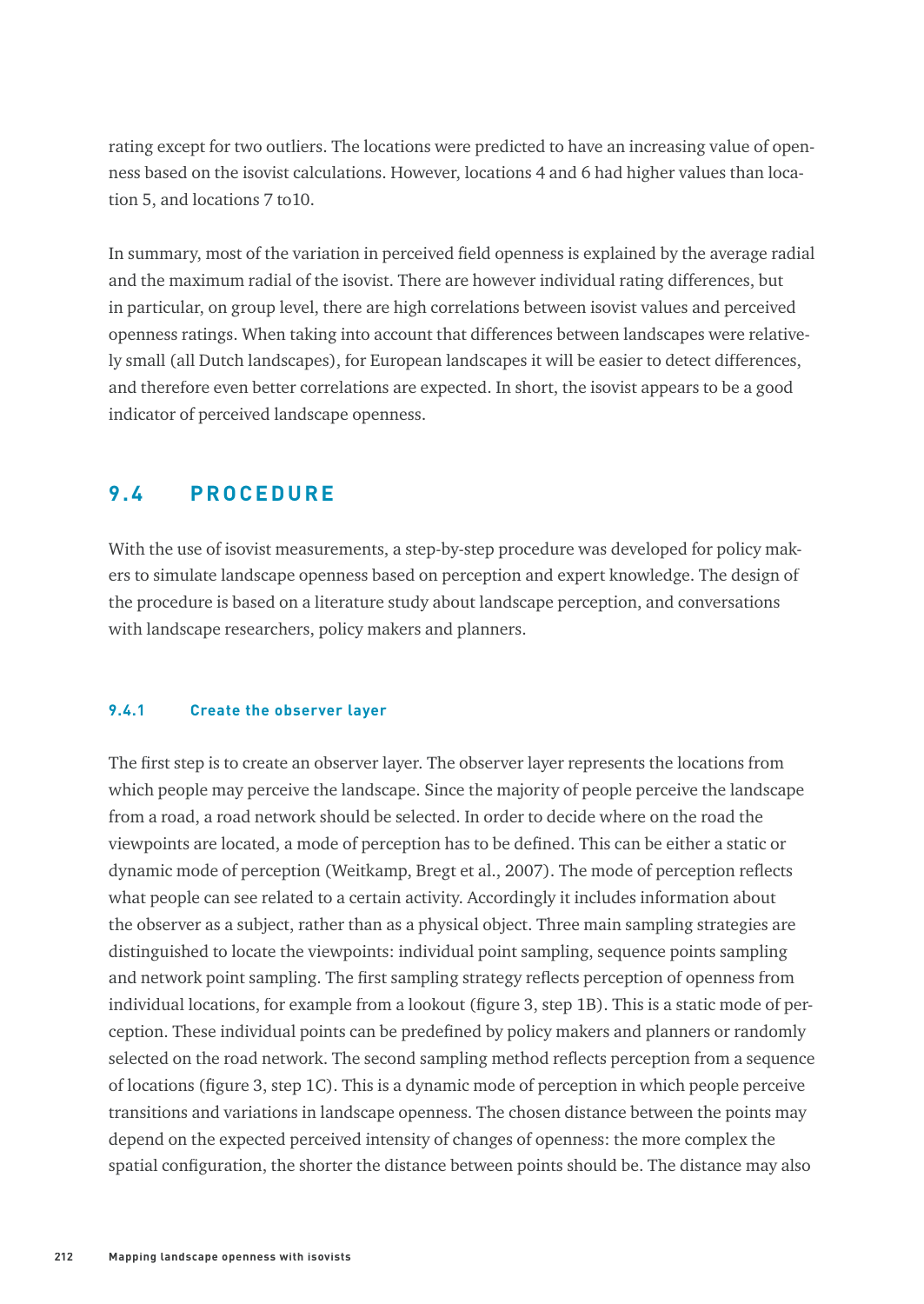

#### **Figure 3**

#### **Step-by-step procedure for measuring visibility**

The numbers and letters are explained in the main text. A black letter means that the sub-step is required; a grey letter means that the sub-step is optional. A connected box means that the previous step is necessary to execute it; a non-connected box does not need a previous step to be executed.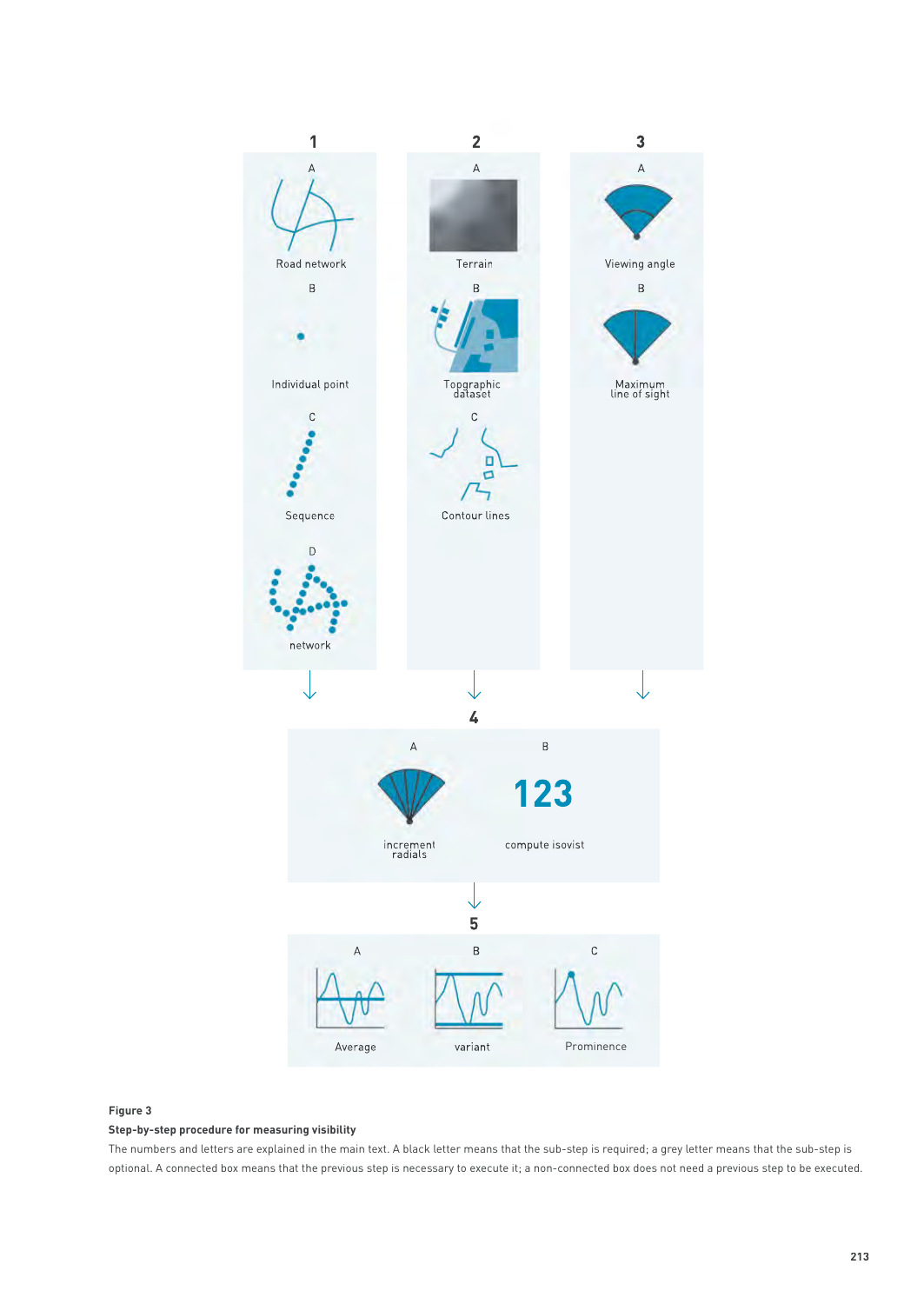depend on people's activity in the landscape. For a walking tourist the distance should be shorter than for a person driving to work by car. The third sampling method reflects perception from a network of roads (figure 3, step 1D). These points may be either a collection of individual points (first sampling method) or a collection of sequences of points (second sampling method). The total collection of points does not reflect the locations visited during one activity, but is a summary of multiple activities. This is in contrast to point sampling and sequence sampling, where there is a direct relationship between perception and locations of points. This sampling method may reflect a static perception of openness, using predefined or random sampling, or a dynamic perception of openness, using regular or irregular sequencing points.

## **9.4.2 Define the physical space**

The second step in calculating the visible space is to define the physical space by merging a terrain dataset (figure 3, step 2A) with a topographic dataset (figure 3, step 2B). For each observer point defined in step 1, a contour line layer was created (figure 3, step 1C). This contour line layer is the obstacle layer input for calculating the isovists (figure 3, step 4). The height value of the contour lines is the sum of the value of the height model at the location of the observer point and the eye level value.

## **9.4.3 Identify visual limitations**

A person's field of view depends on their mode of perception and activity. For example, the field of view of car drivers is much smaller than the field of view of pedestrians. This limited field of view has been termed the 'useful visual field' and has been shown to be smaller than the peripheral visual field (Ball, Owsley et al., 1993; Caduff and Timpf, 2008). Visual limitations, like viewing angle and maximum line of sight, are inherent to human vision and have an effect on perceived landscape openness (Coeterier, 1994). For example, the maximum angle of view in the horizontal plane is about 210 degrees, with 120 degrees binocular overlap without movement of the head or eyes (Atchison and Smith, 2001). The useful visual field can have smaller values for the viewing angle, depending on the mode of perception. Another example is the maximum visual line of sight. Many studies relate threshold distances of the line of sight to the foreground, middle ground and background, but with varying Euclidean distances (Van der Ham and Iding, 1971; US Forest Service, 1974; Smardon, Palmer et al., 1986; Bishop and Hulse, 1994; Baldwin, Fisher et al. , 1996). The viewing angle and the maximum line of sight vary with activity, motion speed, and perhaps complexity of the landscape. These parameters are added to the model to increase the accuracy of the visibility measurements for describing landscape openness (figure 3, step 3).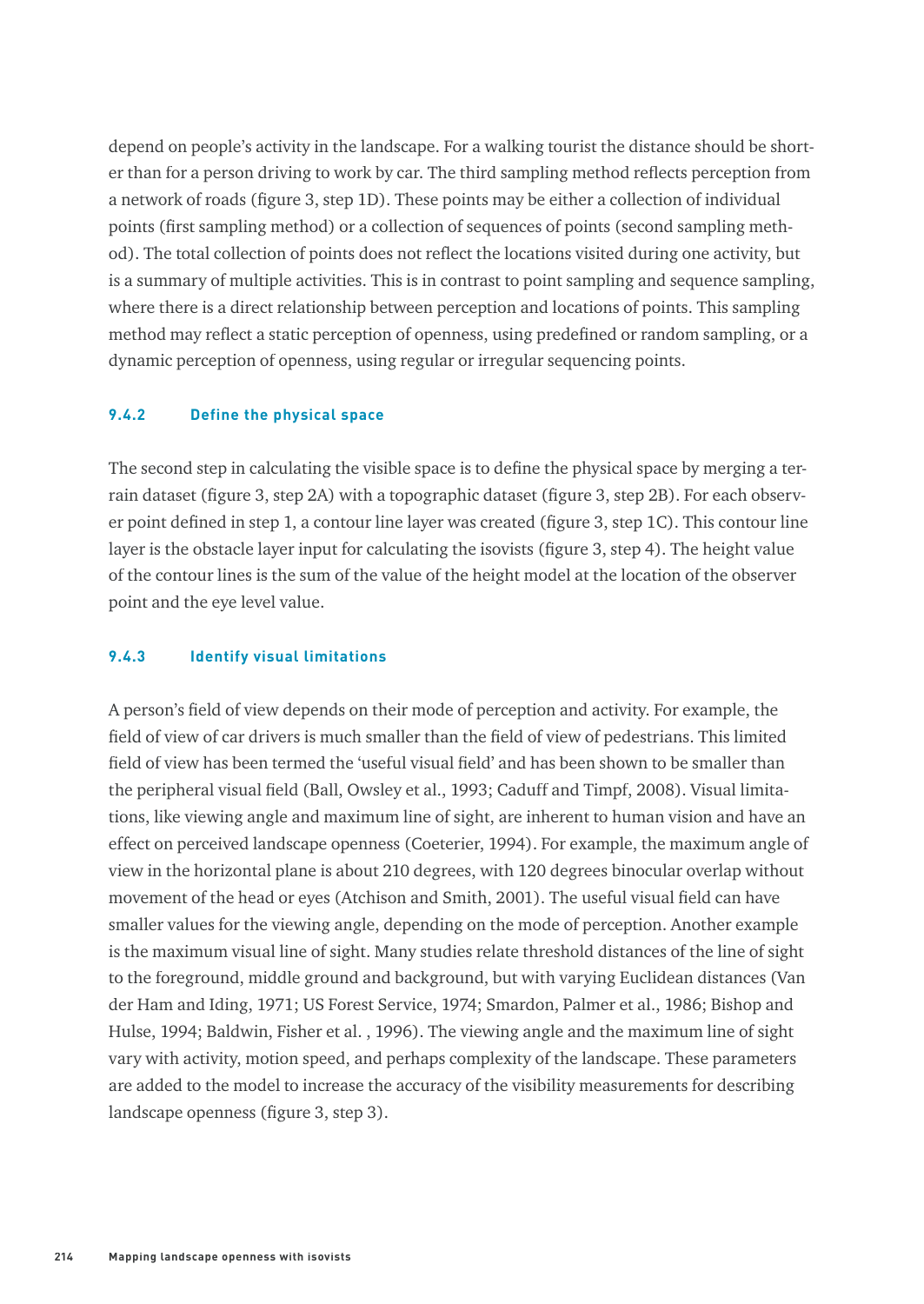## **9.4.4 Compute the Visible Space**

The visible space is calculated with isovists, using ArcGIS and Isovist Analyst (Rana, 2002). The software calculates isovist polygons from two input datasets: a point layer which represents locations of observer points (figure 3, step 1) and an obstacles layer which represents the vertical landscape elements (figure 3, step 2). Visual limitations are simulated by parameter values that limit the size of the isovists (figure 3, step 3).

The isovist polygons for each observer point are constructed by first calculating a number of radials, which are straight lines from the observer point to the first obstacle and therefore represent lines of sight. The radials are calculated every *n* degrees. The most appropriate increment value for the radials (figure 3, step 4A) depends on the desired precision of the calculation and is also strongly correlated to computation time.

## **9.4.5 Select and Calculate Variables**

The last step of the procedure is to derive variables from the isovist (figure 3, step 5). This is an important step. It adapts the output data better to the phenomenon of landscape openness and turns the output data into a format suitable for landscape policy making and planning.

The variables can be derived from three unit types. The smallest unit is a point; the variables are derived from one isovist. The next unit is a line; the variables are derived from sequencing isovists. The last unit is a network; the variables are derived from multiple isovists. Three types of (statistical) analysis are proposed to derive the variables from the output data: average, variation and prominence. The average analysis produces one general description of landscape openness for a unit. The variation analysis produces a description that reflects the variation in openness within a unit. The prominence analysis selects a specific line of sight, isovist or sequence of isovists within a unit, which represents the character of landscape openness for that unit.

# **9.5 EVALUATION**

The procedure is designed to assess landscape openness in a way that meets the requirements for a good description of landscape openness as well as a generic procedure for landscape policy making and planning. A workshop was organised in which scientists and Dutch policy makers were brought together to evaluate the usefulness of the procedure. Six actual landscape openness cases, which were provided by the policy makers themselves, were used to present and illustrate the procedure. Three of the cases are shown in figure 4: *Ronde Venen* in the prov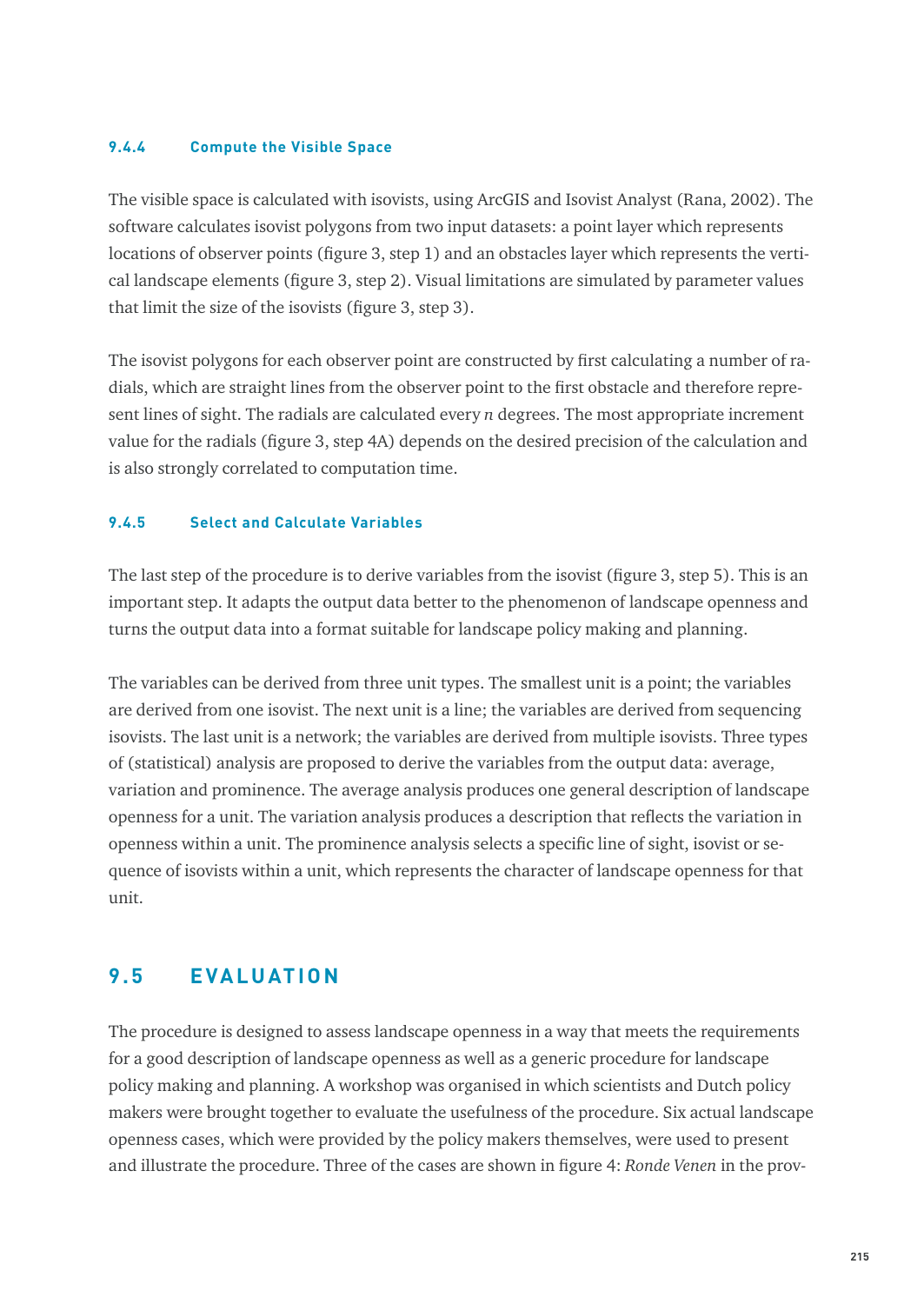ince of Utrecht, figure 5: near Winschoten, Groningen, and figure 6: *Friese Meren*, Friesland. There are well-established criteria available for evaluating the usefulness of decision support models at the interface between science and policy making. Four criteria are selected: relevance to policy (Cash, Clark et al., 2003; Cash and Buizer, 2005; Jacobs, Garfin et al., 2005; Keller, 2009), scientific credibility (OECD, 1999; Cash and Buizer, 2005; Jacobs, Garfin et al., 2005; Doody, Kearney et al., 2009), usability for policy makers (OECD, 1999; Park, Stabler et

#### **Figure 4**

**The case study area of Ronde Venen, Utrecht, is characterised by its polders, which have a high degree of openness. The development of natural habitats will require the construction of dikes to regulate the water table. Various scenarios for the location of dikes have been**  developed, one of which is shown in figure 4A. The background shows the height model of the landscape, the whiter areas representing **higher height values and the darker areas representing lower height values. The policy question is how the dikes affect the openness of**  the landscape. The visible space from one viewpoint on the road, in the centre of the polder, is shown for the current situation in figure **4B. The viewing angle is 360 degrees and the maximum line of sight is 3000 metres at an eye level of 1.6 metres. In the possible new**  situation the same viewpoint is located on the planned dike and the visible space is therefore larger than in the current situation (figure **4D). However, the visible space decreases dramatically when located on a road next to the dike (fi gure 4C). This example illustrates that the exact location of the viewpoint is important when drawing conclusions about the effect on openness**

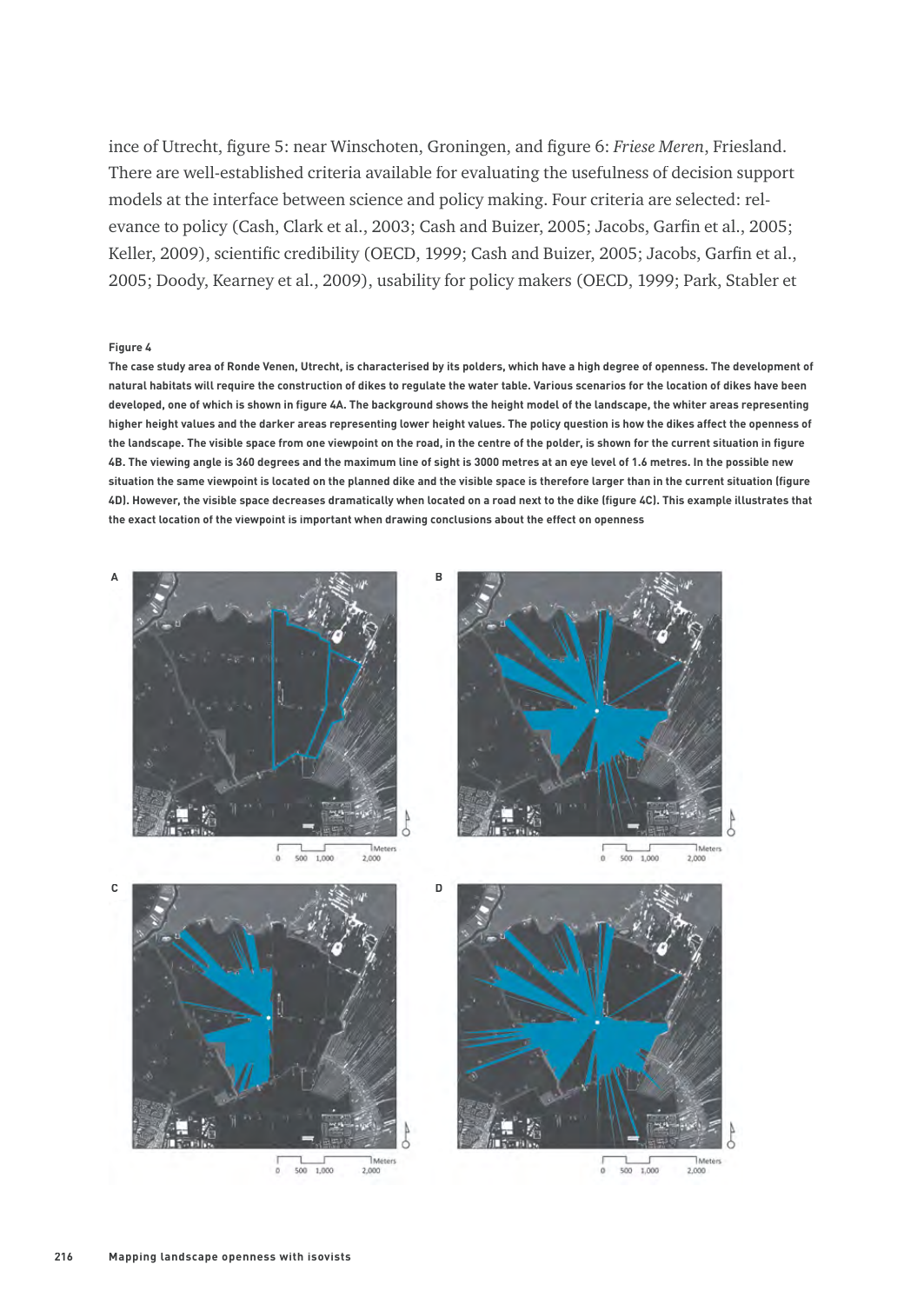al., 2004; Singh, Murty et al., 2009), and feasibility for implementation (OECD, 1999; Doody, Kearney et al., 2009). The policy makers who participated the workshop were asked to comment on these four criteria for the procedure.

#### **Figure 5**

**The case study area of Winschoten, Groningen, is characterised by a contrast between large-scale open landscapes and enclosed landscapes. The open character is under threat, one of the reasons for this being the relocation of farm buildings from small settlements to the open agricultural areas. Figure 5.4A shows an example of recently built farmhouses. The provincial policy makers want to know the effect these buildings have on landscape openness. The calculation of the visible space is based on views from**  the road along which the buildings are located. To simulate the perception of openness during movement, viewpoints were fixed at **100 metre intervals along the road in the old situation (4C) and the new situation (4D), with the viewing angle set at 120 degrees in a**  southeasterly direction. The difference in visible space between the old and the current situation is shown in figure 5B. The difference **is not big, partly because there were already some buildings and a patch of forest located along the road. The differences in openness at other locations on the road are even smaller because the road starts and ends in an enclosed area. The contrast between the enclosed areas and the open area along the road decreased slightly, but would still be perceived**

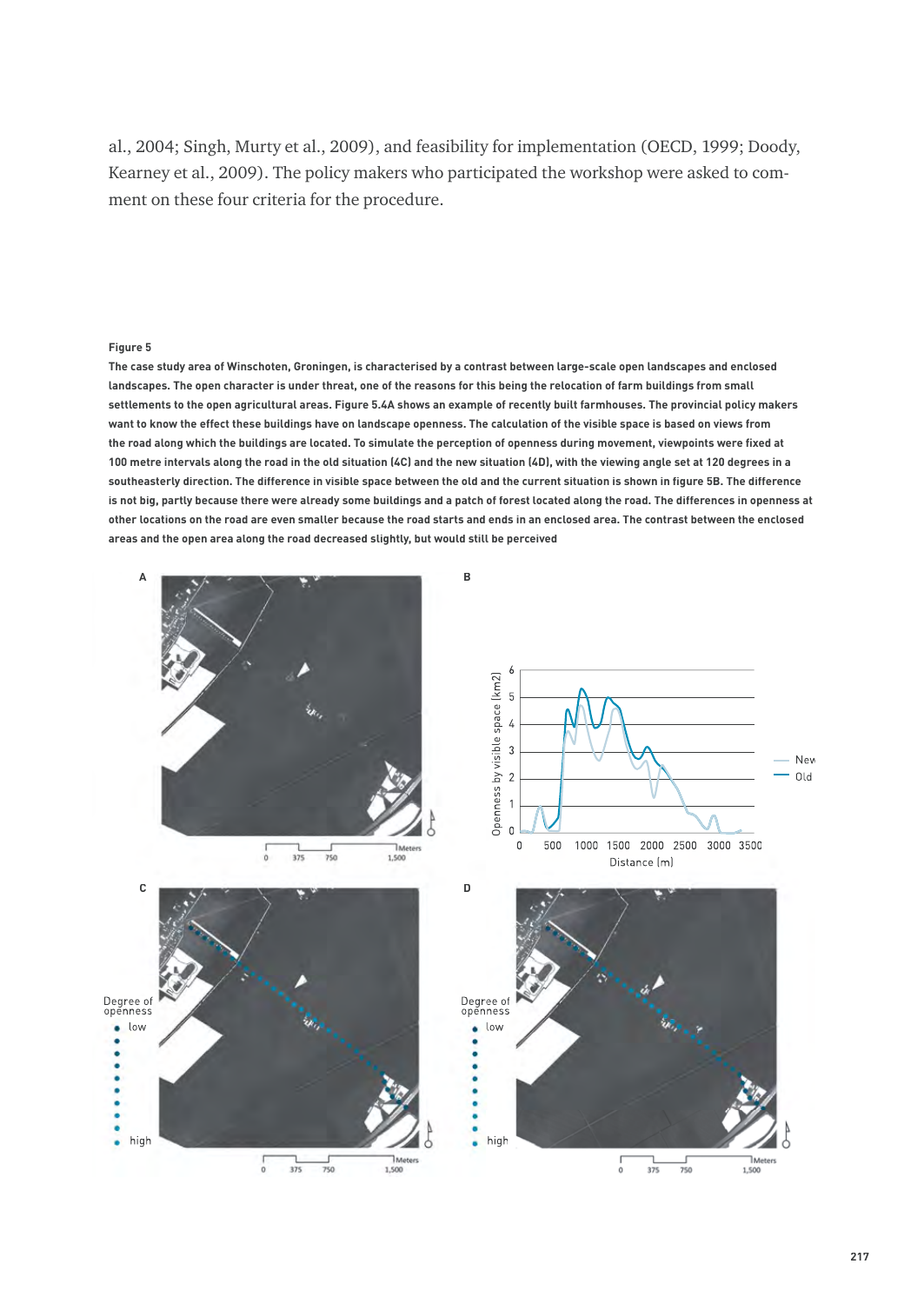

#### **Figure 6**

**The case study area of the Friese Meren in the province of Friesland is characterised by its open landscapes. However, the spontaneous growth of vegetation around the lakes is reducing the openness of the landscape. The effect of the vegetation growth has to be assessed. The exact locations of the vegetation growth were not known, and the Top10vector may not show all this vegetation. We**  selected the vegetation within 50 metres of the shores of the lakes and designated it as spontaneous vegetation (figure 6A). We **calculated the visible space for every location in the area based on a 100-metre grid. The viewing angle was set to 360 degrees and the**  eye level was set to 1.6 metres on the land and 1 metre on the water (figure 6B). A change in eye level can have a large effect on the openness. For example, the values for openness change dramatically when the eye level on the water is raised to 2 metres (figure 6C). The effect of the vegetation on openness can be seen by comparing figure 6C with 6D, in which the vegetation has been removed. The difference between the openness with vegetation (6C) and without vegetation (6D) is shown in figure 6E

#### **9.5.1 Relevance**

All the participants, including three who mentioned that they already used other methods, felt the need to assess openness. Openness is defined as one of the core qualities of Dutch national landscapes, and many other European countries also consider it relevant to measure openness. It was found relevant that people's perceptions are explicitly taken into account, and that landscape functions or activities could be linked to perception. The procedure makes it possible to identify perceived openness for activities such as driving a car and enjoying the view from a viewpoint, which is useful for policy making. The functions of modes of perception and visual limitations were generally appreciated by the participants because they make the procedure flexible enough to be applied to local situations. They also agreed that guidelines based on scientific research were indispensable for its proper use.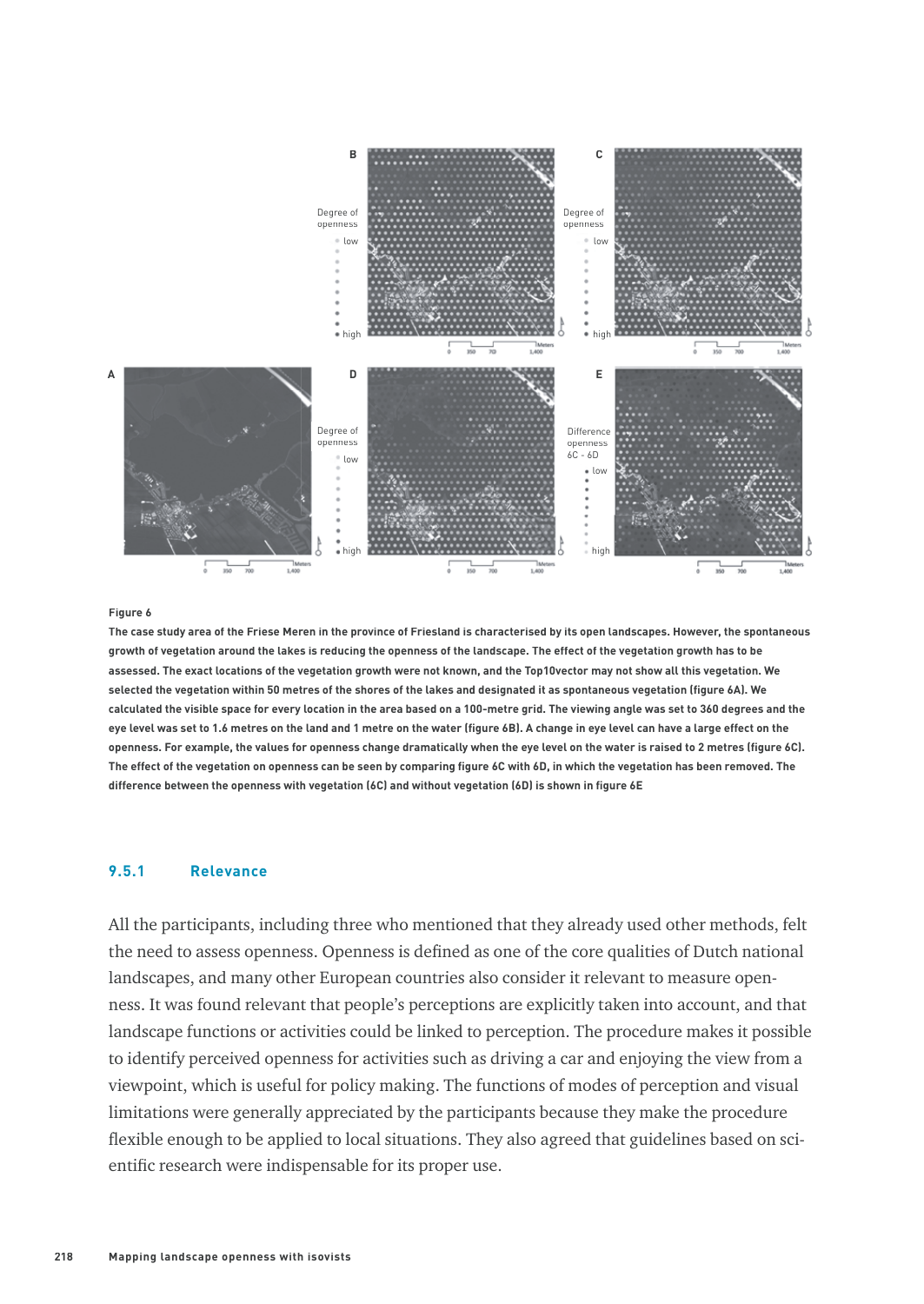Furthermore the procedure was thought to be relevant because it can be used to develop valuation standards for openness. Although the procedure does not provide predefined standards for determining whether there is 'enough' or 'too little' openness, the participants agreed that the procedure would be helpful in developing these. There was a discussion on whether valuations should be included as a standard element in a procedure. This could increase the relevance of such a procedure, but may also decrease its credibility.

The procedure supports the communication of information about openness to stakeholders, such as other governmental organisations at different levels. The procedure was also considered to be useful for participatory planning because it is easy to generate visual impressions of openness and the effects of certain landscape changes on openness.

## **9.5.2 Credibility**

The procedure was considered to be credible because it was clear and transparent. Participants considered the procedure much more credible than multi-criteria analysis, for example, which was compared with a 'black box'. The isovist technique that is used to calculate the visible space was considered to be an intuitively good representation of landscape openness. The input data, the AHN and Top10vector, were the best data currently available, but are not yet detailed enough to accurately represent some elements. Although some improvement is possible, the participants agreed that the procedure could never entirely replace other methods of collecting information, such as field visits, no matter how accurate and precise the input data. However, because policy makers are likely to differ in their landscape preferences and interpretations from the general public (e.g. Vouligny, Domon et al., 2009), the use of more representative tools, that can make policy makers aware of their biases, was considered to be very important. Some participants indicated that the credibility of the procedure could be improved by including parameters related to people's cultural background or living environments. These parameters would primarily affect their preference for a certain degree of openness. Among the participants of the workshop there was general agreement on the complexity of developing a procedure for assessing preferred openness.

#### **9.5.3 Usability**

The procedure is a usable instrument because of its transparency, which makes it possible to interpret the outcomes in an unambiguous way. The measured visible space is a usable basis for communicating landscape openness with other stakeholders because it is based on a simple and clear concept. The flexibility of the procedure, which allows for the selection of various modes of perception and other parameters for the visual limitations related to various activities, also contributed much to its usability. However, a guideline on how to make use of these options was considered to be necessary for proper use.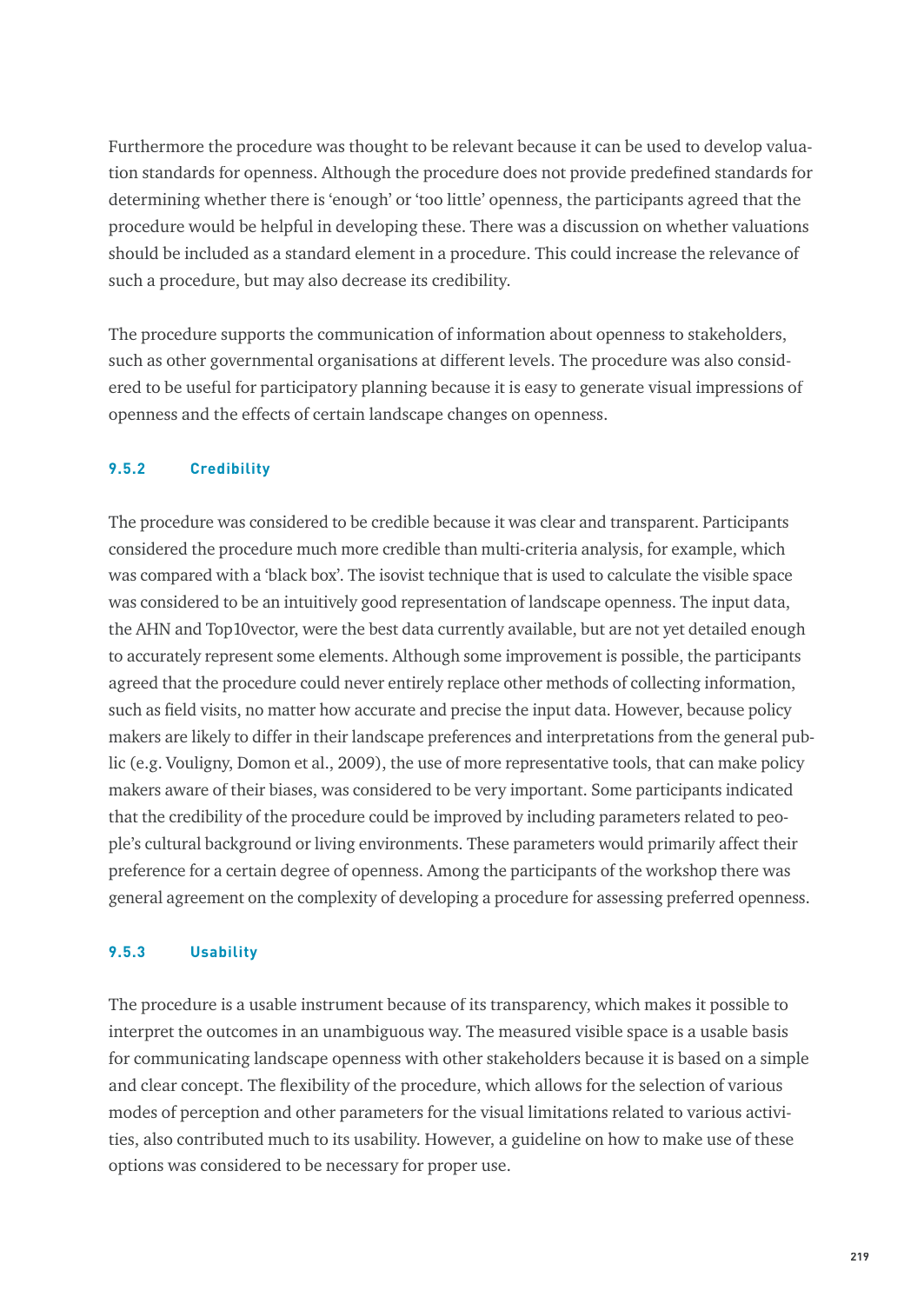## **9.5.4 Feasibility**

The procedure employs widely used software and data and fairly simple techniques within GIS to make the measurements; this was appreciated by the participants. However, the whole process was not yet automated and ready to be implemented in ArcGIS, the GIS software in use at the organisations where the participants were employed. The participants indicated that there is sufficient knowledge of GIS in their organisations to use the procedure if it could be implemented in ArcGIS. As their organisations do not have the necessary knowledge about landscape perception, and therefore about parameter values such as the viewing angle and the maximum line of sight, a guideline for the proper use of all the options related to different types of perception is required.

The data that was used for the procedure, the AHN and Top10vector databases, was available to the participants. If such a procedure were to be used at the European level, data availability would be a major issue, because at this level such high-resolution topographic datasets and elevation models are not available.

Having enough time and money is also a precondition for the feasibility of the procedure. The participants indicated that this would not be a problem, given that information about openness can be generated relatively quickly and at low cost. This is especially true in comparison with other procedures for including perception in policy making, such as surveys.

# **9.6 CONCLUDING REMARKS**

A systematic GIS-based procedure for measuring landscape openness was developed which is explicitly modelled from the perspective of humans. The model provides exact estimates of possible visible space based on biological features of human vision, and physical features of the environment. In addition it estimates probable visible space by specifying modes of perception with corresponding visual limitations. From the perspective of human perception, an important limitation of the procedure is that it is restricted to calculating visible space, and does not include space as it is seen by people. What is seen not only depends on human vision and modes of perception, but also on other dimensions such as cultural values and personal learning experiences. The procedure was found useful by policy makers, in particular its transparency and flexibility were appreciated.

Openness manifests itself differently in different cultural landscapes, and the development of prototypical openness values for each landscape type could be used as a guide for plans and policies. At the European level landscapes are typically classified by experts using a top-down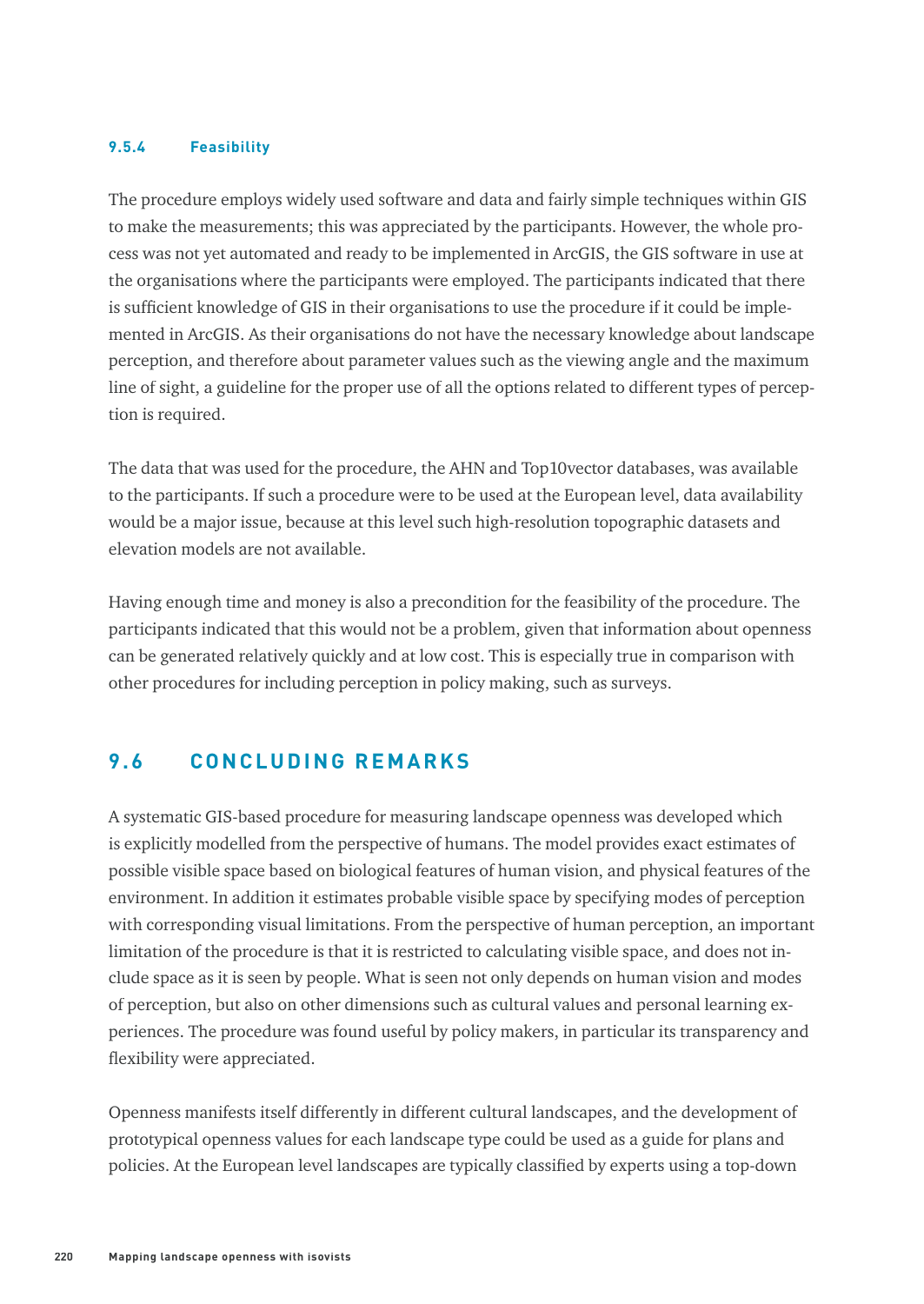approach. A need has been expressed to link these European top-down approaches with more perception-based bottom-up approaches. Present research provides a first step in establishing this link by developing a perception-based approach that produces measurable data. This study provides the basis for research and identifies a number of areas where further research is required. The representation of openness may be improved by 3d isovists. However, validation is needed for indicating the benefits of 3d isovists. The three modes of perception also need validation to test how well the sampling strategies reflect how people perceive openness. Another area that needs further research is the implementation in planning and policy making. Guidelines need to be developed for the use of variable values. Finally, the development of prototypical descriptions of characteristic degrees of perceived openness for cultural landscape types, combined with bio-physical landscape types such as those of LANMAP (Mucher, Klijn et al., 2010), is another direction for further research.

# **ACKNOWLEDGEMENTS**

This chapter is written based on my PhD research and I am grateful to Arnold Bregt, Ron van Lammeren and Agnes van den Berg for their supervision during my PhD research.

# **REFERENCES**

- Antrop, M. (2004) Landscape change and the urbanization process in Europe. *Landscape and Urban Planning* 67(1- 4); 9-26
- Antrop, M. (2005) Why landscapes of the past are important for the future. *Landscape and Urban Planning* 70(1-2); 21-34
- Appleton, J. (1975) *The Experience of Landscape.* London, John Wiley.
- Aspinall, R. J. (2005) GIS and landscape conservation. In: Longley, P. A. et al. (eds.) *Geographical information systems: principles, techniques, applications and management*. New York, Wiley, pp 358
- Atchison, D. A., and Smith, G. (2001) *Optics of the Human Eye.* Oxford*,* Elsevier Health Sciences.
- Baldwin, J., Fisher, P. et al. (1996) *Modelling Environmental Cognition of the View With GIS.* Third International Conference/Workshop on Integrating GIS and Environmental Modeling, Santa Fe, New Mexico.
- Ball, K., Owsley, C. et al. (1993) Visual attention problems as a predictor of vehicle crashes in older drivers. *Investigative Ophthalmology and Visual Science* 34(11); 3110-3123
- Batty, M. (2001) Exploring isovist fields: space and shape in architectural and urban morphology. *Environment and Planning B: Planning and Design* 28; 123-150
- Bell, S. (1999) *Landscape: Pattern, Perception and Process*. London, E & FN Spon.

Benedikt, M. L. (1979) To take hold of space: isovists and isovists fields. *Environment and Planning B: Planning and Design* 6; 47-65

Bishop, I. D., and Hulse, D. W. (1994) Prediction of scenic beauty using mapped data and geographic information systems. *Landscape and Urban Planning* 30; 59-70

- Bourassa, S. (1990) A paradigm for landscape aesthetics. *Environment and Behavior* 22(6); 787-812
- Brabyn, L. (2008) Using GIS to describe the landscape experience of hiking tracks. *New Zealand Geographical Society 24th Conference*. Victoria University of Wellington.
- Buijs, A. E., Jacobs, M. H., et al. (1999) *Graadmeters beleving: theoretische uitwerking en validatie van het begrip 'afwisseling*'. Wageningen, Staring Centrum.
- Caduff, D., and Timpf, S. (2008) On the assessment of landmark salience for human navigation. *Cognitive Processing 9*(4); 249-267
- Cash, D. W., and Buizer, J. (2005) Knowledge-Action Systems for Seasonal to Interannual Climate Forecasting. Washington D. C.
- Cash, D. W., Clark, W. C. et al. (2003) Knowledge systems for sustainable development. *Proceedings of the National Academy of Sciences of the United States of America* 100(14); 8086-8091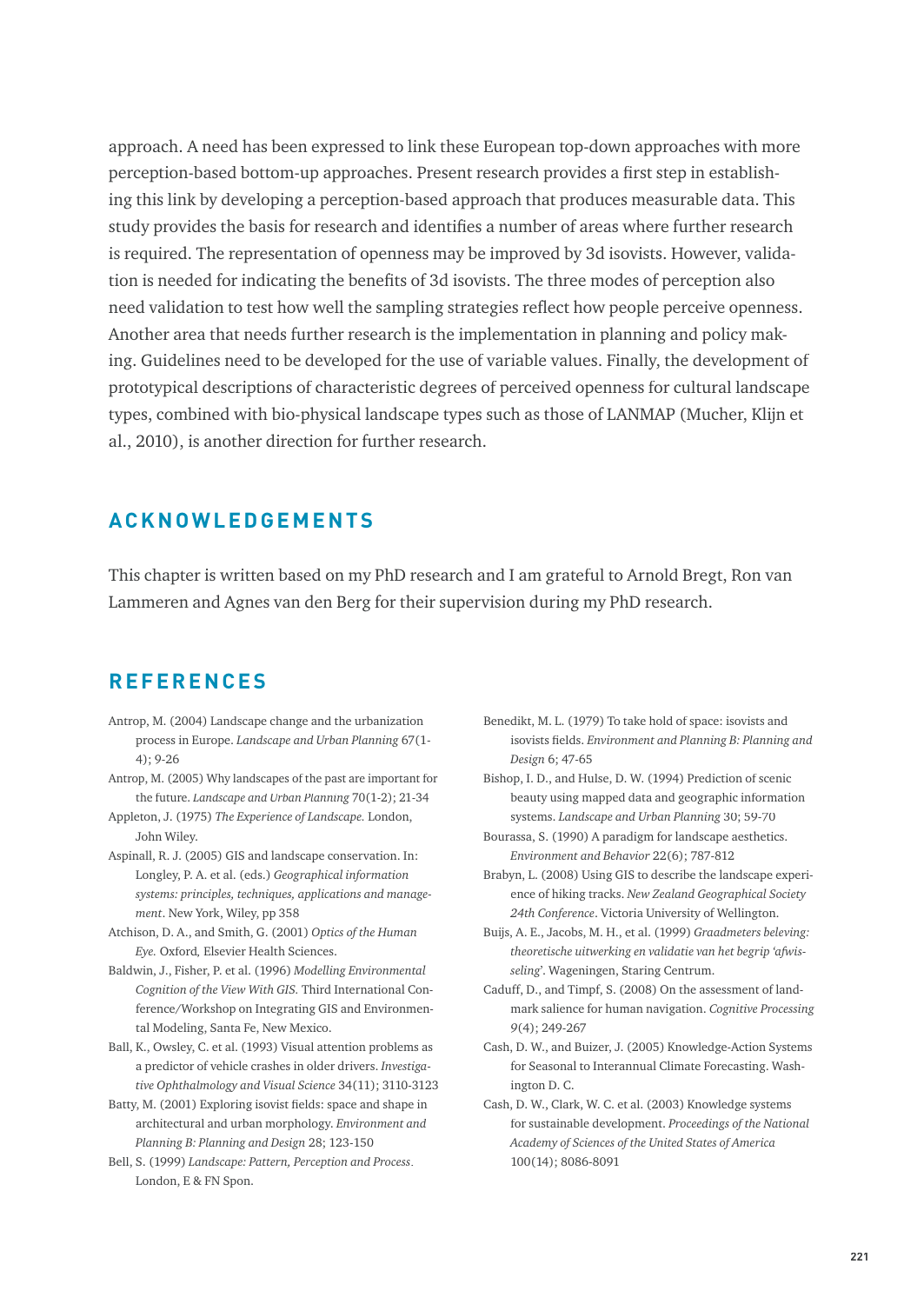Coeterier, J. F. (1994) Cues for the perception of the size of space in landscape. *Journal of Enviromental Management* 42; 333-347

Coeterier, J. F. (1996) Dominant attributes in the perception and evaluation of the Dutch landscape. *Landscape and Urban Planning* 34(1); 27-44

Council of Europe (2000) *European Landscape Convention*. Florence.

Culagovski, R. (2007) *Three dimensional isovist analysis method*. SIGRADI, Mexico.

De Veer, A. A., and Burrough, P. A. (1978) Physiognomic landscape mapping in The Netherlands. *Landscape Planning* 5; 45-62

Doody, D. G., Kearney, P. et al. (2009) Evaluation of the Qmethod as a method of public participation in the selection of sustainable development indicators. *Ecological Indicators* 9(6); 1129-1137

Dramstad, W. E., Tveit, M. S., et al. (2006) Relationships between visual landscape preferences and map-based indicators of landscape structure. *Landscape and Urban Planning* 78(4); 465-474

Fisher, P. F. (1991) First experiments in viewshed uncertainty: the accuracy of the viewshed area. *Photogrammetric Engineering & Remote Sensing* 57(10); 1321-1327

Fisher, P. F. (1996) Extending the applicability of viewsheds in landscape planning. *Programmetric Engeneering and Remote Sensing* 62(11); 1297-1302

Franz, G., and Wiener, J. M. (2005) *Exploring isovist-based correlates of spatial behavior and experience*. The 5th Space Syntax Symposium, Delft, The Netherlands.

Geertman, S. (2002) Participatory planning and GIS: A PSS to bridge the gap. *Environment and Planning B: Planning and Design* 29(1); 21-35

Gifford, R. (1987) *Environmental psychology: principles and practice*. Boston, Allyn and Bacon.

Hagerhall, C. M. (2001) Consensus in landscape preference judgements. *Journal of Environmental Psychology* 21(1);  $83.02$ 

Herzog, T. R. (1987) A cognitive analysis of preference for natural environments: mountains, canyons, and deserts. *Landscape Journal* 6(2); 140

Herzog, T. R., and Kropscott, L. S. (2004) Legibility, mystery, and visual access as predictors of preference and perceived danger in forest settings without pathways. *Environment and Behavior* 36(5); 659

Jacobs, K., Garfin, G. et al. (2005) More than Just Talk: Connecting Science and Decision Making. *Environment* 47(9); 17

Kaplan, R., Kaplan, S. et al. (1989) Environmental preference: a comparison of four domains of predictors. *Environment and Behavior* 21(5); 509-530

Keller, A. C. (2009) Credibility and Relevance in Environmental Policy: Measuring Strategies and Performance among Science Assessment Organizations. *Journal of Public Administration Research and Theory Advance Access*.

Koomen, A. J. M., Maas, G. J. et al. (2007) *Veranderingen in lijnvormige cultuurhistorische landschapselementen: resultaten van een steekproef over de periode 1900-2003*. Wageningen, Wettelijke Onderzoekstaken Natuur & Milieu.

Llobera, M. (2003) Extending GIS-based visual analysis: the concept of visualscapes. *International Journal of Geographical Information Science* 17(1); 25-48

McNie, E. C. (2007) Reconciling the supply of scientific information with user demands: an analysis of the problem and review of the literature. *Environmental Science and Policy* 10(1); 17-38

Mucher, C. A., Klijn, J. A., et al. (2010) A new European Landscape Classification (LANMAP): A transparent, flexible and user-oriented methodology to distinguish landscapes. *Ecological Indicators* 10(1); 87-103

Nohl, W. (2001) Sustainable landscape use and aesthetic perception - preliminary reflections on future landscape aesthetics. *Landscape and Urban Planning* 54; 223-237

O'Looney, J. (2000) *Beyond maps: GIS and decision making in local government*. Redlands, ESRI Press.

O'Shea, C. (2006) Use of Geographic Information Systems (GIS) in Policy Making for Strategic Planning and Sustainable Development in Scotland.

OECD (1999) Environmental Indicators for Agriculture: Concepts and Framework. Paris, France, Organisation for Economic Co-operation and Development.

Palmer, J. F., and Hoffman, R. E. (2001) Rating reliability and representation validity in scenic landscape assessments. *Landscape and Urban Planning* 54(1-4); 149-161

Park, J. R., Stabler, M. J. et al. (2004) The use of a multiple criteria decision analysis to evaluate the effectiveness of landscape and habitat enhancement mechanisms: an example from the South Downs. *Journal of Environmental Planning and Management* 47(5); 773 - 793

Piorr, H.P. (2003) Environmental policy, agri-environmental indicators and landscape indicators. *Agriculture, Ecosystems & Environment* 98(1-3); 17-33

Rana, S. (2002). Isovist Analyst Extension. London, Centre for Advanced Spatial Analysis, University College London.

Roche, S., and Caron, C. (2009) *The organisational facets of GIS*. London, ISTE.

Rogge, E., Nevens, F. et al. (2007) Perception of rural landscapes in Flanders: Looking beyond aesthetics. *Landscape and Urban Planning* 82(4); 159-174

Scott, A. (2003) Assessing public perception of landscape: from practice to policy. *Journal of Environmental Policy and Planning* 5(2); 123

Singh, R. K., Murty, H. R. et al. (2009) An overview of sustainability assessment methodologies. *Ecological Indicators* 9(2); 189-212

Smardon, R. C., Palmer, J. F. et al. (1986) *Foundations for Visual Project Analysis*. New York, John Wiley & Sons.

Stamps, A. E. (2005) Isovists, enclosure, and permeability theory. *Environment and Planning B: Planning and Design*  32(5); 735 – 762